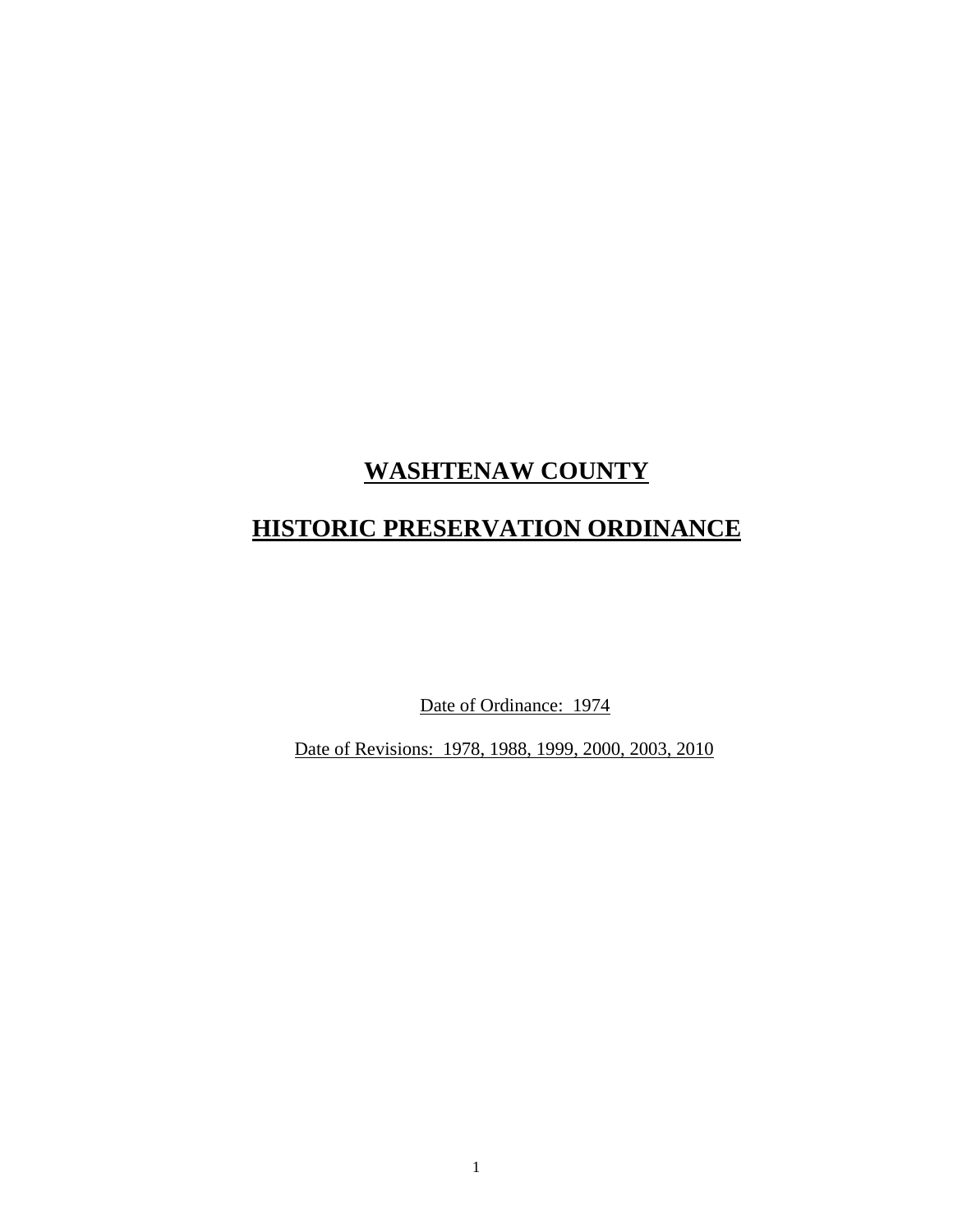## **WASHTENAW COUNTY HISTORIC PRESERVATION ORDINANCE**  (2010)

## **TABLE OF CONTENTS**

|                              | SECTION 1. Definitions                                             | 3              |
|------------------------------|--------------------------------------------------------------------|----------------|
|                              | SECTION 2. Historic District Commission                            | $\overline{4}$ |
|                              | SECTION 3. Establishment Of Historic Districts                     | $\overline{7}$ |
|                              | SECTION 4. Historic District Committee Review                      | 10             |
|                              | <b>SECTION 5. Historic District Commission Determination</b>       | 12             |
|                              | SECTION 6. Acquisition of Property                                 | 12             |
|                              | <b>SECTION 7 Ordinary Maintenance</b>                              | 13             |
|                              | SECTION 8. Neglect Of Maintenance                                  | 13             |
| SECTION 9. Appeal            |                                                                    | 14             |
|                              | SECTION 10. Coordination By The Washtenaw County Historic District | 14             |
|                              | SECTION 11. Acceptance Of Funds                                    | 15             |
| SECTION 12. Budget           |                                                                    | 15             |
|                              | <b>SECTION 13. Revenue Bonds</b>                                   | 15             |
|                              | SECTION 14. Repeal Of Conflicting Ordinances                       | 16             |
|                              | SECTION 15. Separability                                           | 16             |
|                              | <b>SECTION 16. Effective Date</b>                                  | 16             |
| <b>SECTION 17. Penalties</b> |                                                                    | 16             |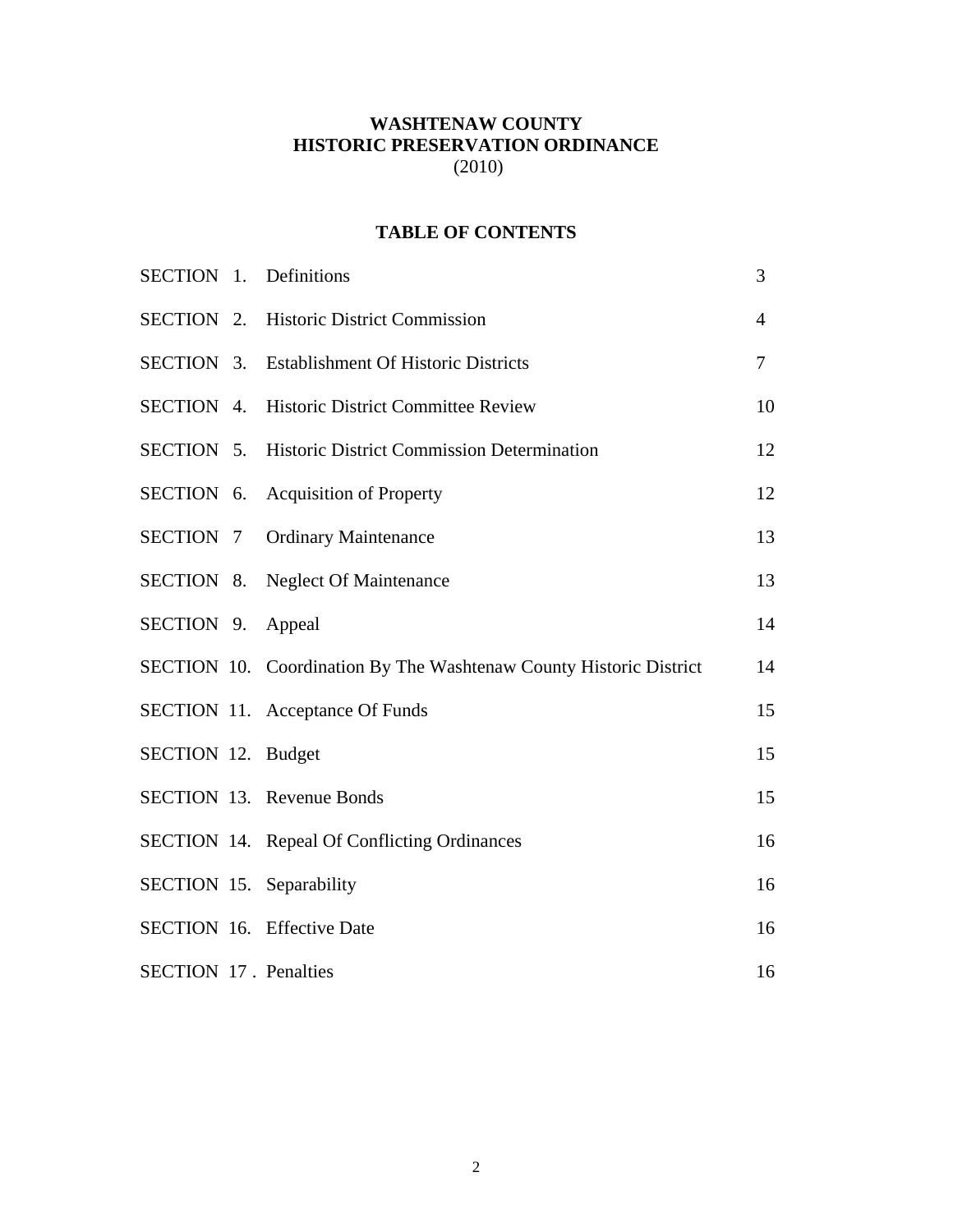#### WASHTENAW COUNTY HISTORIC PRESERVATION ORDINANCE

TO PROVIDE for the safeguarding of the heritage of Washtenaw County by establishing and preserving historic districts including sites, structures and objects in Washtenaw County which reflect elements of its cultural, social, economic, political, or architectural history; to provide for the acquisition of land and structures for historic purposes; to provide for the preservation of historic sites and structures; to provide for the creation of a historic district commission; to provide for coordination of local municipal historic commissions; to provide for the maintenance of publicly owned historic sites and structures within Washtenaw County; to stabilize and improve property values in historic districts; to foster civic beauty; to strengthen the local economy; to promote the use of historic districts including sites, structures, and objects for the education, pleasure and welfare of the citizens of Washtenaw County, the state and the nation.

The Washtenaw County Board of Commissioners hereby ordains:

#### SECTION 1 **DEFINITIONS**

As used in this ordinance:

A. "Alteration" means work that changes the detail of a resource but does not change its basic size or shape.

B. "Certificate of appropriateness" means the written approval of a permit application for work that is appropriate and that does not adversely affect a resource.

C. "Commission" means a historic district commission created by the Washtenaw County Board of Commissioners pursuant to section 4.

D. "Demolition" means the razing or destruction, whether entirely or in part, of a resource and includes, but is not limited to, demolition by neglect.

E "Demolition by neglect" means neglect in maintaining, repairing, or securing a resource that results in deterioration of an exterior feature of the resource or the loss of structural integrity of the resource.

F. "Denial" means the written rejection of a permit application for work that is inappropriate and that adversely affects a resource.

G. "Historic district" means an area, or group of areas not necessarily having contiguous boundaries, that contains one resource or a group of resources that are related by history, architecture, archaeology, engineering, or culture.

H. "Historic District Study committee" or "Study committee" means a committee appointed by the Washtenaw County Board of Commissioners to study areas for possible establishment as historic districts.

I. "Historic Preservation" means the identification, evaluation, establishment, and protection of resources that are significant in history, architecture, archaeology, engineering, or culture.

J. "Historic resource" means a publicly or privately owned building, structure, site, object, feature, or open space that is significant in the history, architecture, archaeology,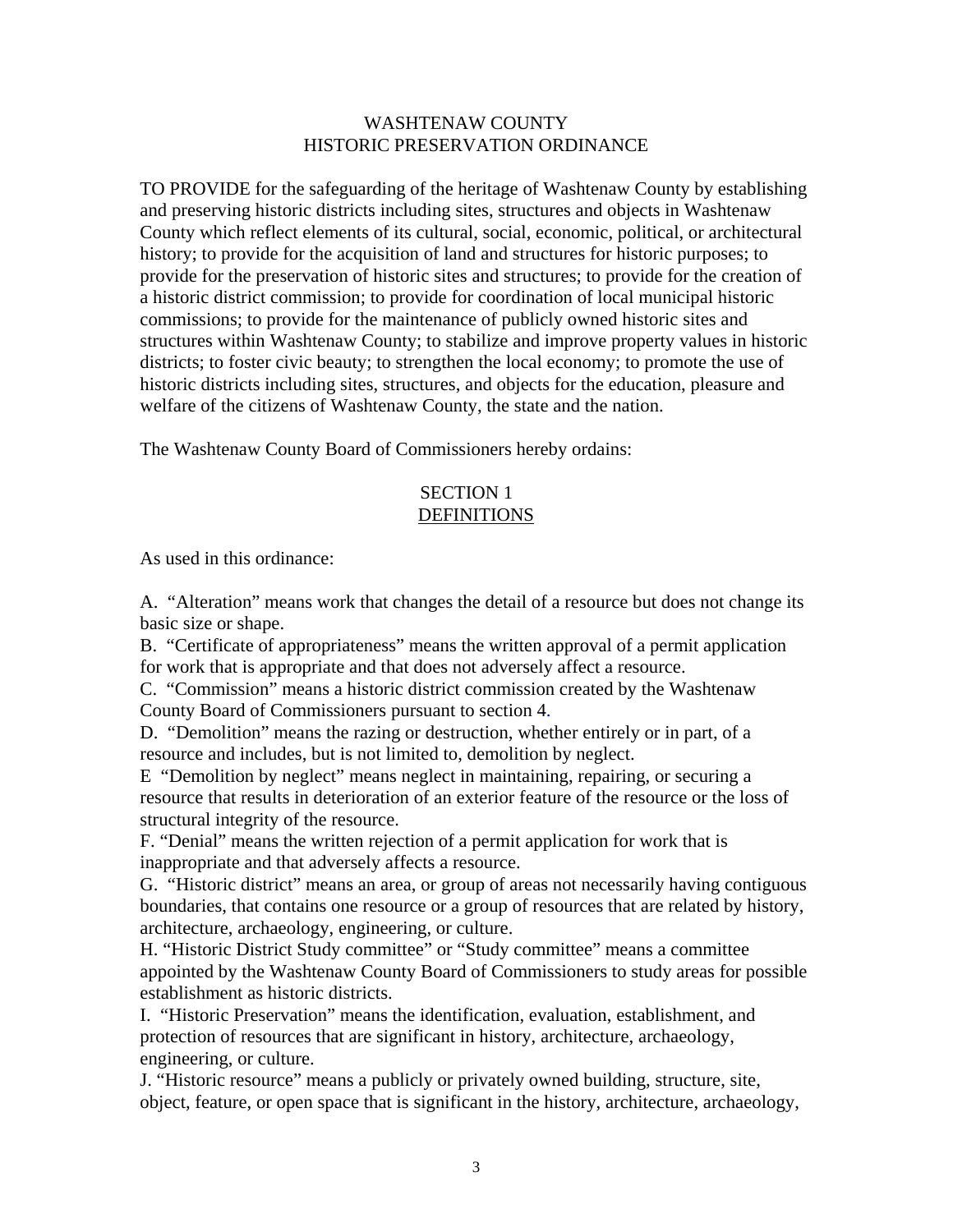engineering, or culture of this state or a community within this state, or of the United States.

K. "Local unit" means a city, village, - township or county.

L "Notice to proceed" means the written permission to issue a permit for work that is inappropriate and that adversely affects a resource, pursuant to a finding under section 4(E).

M. "Open space" means undeveloped land, a naturally landscaped area, or a formal or man-made landscaped area that provides a connective link or a buffer between other resources.

N. "Ordinary maintenance" means keeping a resource unimpaired and in good condition through ongoing minor intervention, undertaken from time to time, in its exterior condition. Ordinary maintenance does not change the external appearance of the resource except though the elimination of the usual and expected effects of weathering. Ordinary maintenance does not constitute work for purposes of this act.

O. "Proposed historic district" means an area, or group of areas not necessarily having contiguous boundaries, that has delineated boundaries and that is under review by a committee or a standing committee for the purpose of making a recommendation as to whether it should be established as a historic district or added to an established historic district.

P. "Repair" means to restore a decayed or damaged resource to a good or sound condition by any process. A repair that changes the external appearance of a resource constitutes work for purposes of this act.

Q. "Resource" means one or more publicly or privately owned historic or non-historic buildings, structures, sites, objects, features, or open spaces located within a historic district or a proposed historic district.

R. "SHPO" means the State Historic Preservation Office of the Michigan Historical Center of the Michigan Department of State.

S. "Standing committee" means a permanent body established by the legislative body of the county or a local unit pursuant to section 14 to conduct the activities of a historic district study committee on a continuing basis.

T. "Work" means construction, addition, alteration, repair, moving, excavation, or demolition.

## SECTION 2 HISTORIC DISTRICT COMMISSION

- A. The Washtenaw County Historic District Commission is hereby established pursuant to Act No. 169 of the Public Acts of 1970, as amended, and Act No. 213 of the Public Acts of 1957, as amended.
- B. Purpose Historic preservation is declared to be a public purpose and the Washtenaw County Board of Commissioners may by ordinance regulate the work in historic districts within the limits of the -Washtenaw County Board of Commissioners . The purpose of the ordinance shall be to do one or more of the following: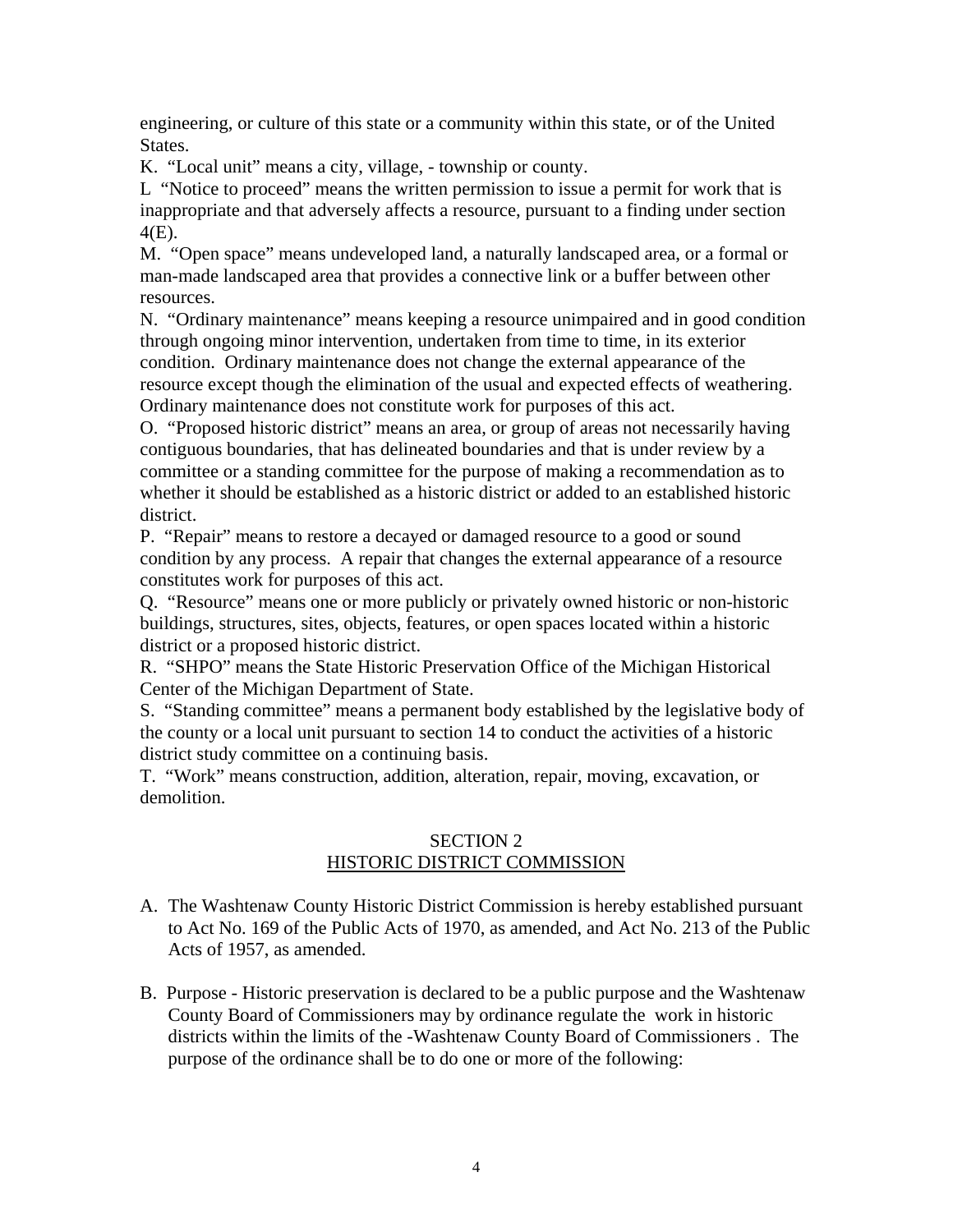- 1. Safeguard the heritage of Washtenaw County by preserving one or more historic districts in the county that reflect elements of the county's history, architecture, archaeology, engineering, or culture.
- 2. Stabilize and improve property values in each district and the surrounding areas.
- 3. Foster civic beauty.
- 4. Strengthen the local economy.

5. Promote the use of historic districts for the education, pleasure, and welfare of the citizens of the county and of the state.

C. Organization - The Washtenaw County Historic District Commission shall consist of seven or nine members to be appointed by the Chair of the Washtenaw County Board of Commissioners with the approval of the Board of Commissioners. All members shall reside within Washtenaw County. Members shall be appointed for three-year terms except the initial appointments of some of the members shall be staggered so that subsequent appointments shall not reoccur at the same time. Thus, two shall be appointed for a one (1) year term, two shall be appointed for a two (2) year term and three shall be appointed for a three (3) year term. Members shall be eligible for reappointment. In the event of a vacancy on the Commission interim appointments shall be made within 60 calendar days by the Chair and Board of Commissioners to complete the term of such position. The majority membership shall consist of representative citizens who shall have demonstrated interest in or knowledge of historic preservation and Washtenaw County's history. The Board shall appoint at least two members from a list of citizens submitted by a duly organized and existing County preservation society or societies. If available, an architect who is a graduate of an accredited school of architecture and has two years of architectural experience or who is an architect registered in this state; an attorney who is duly registered in the state; and interested persons from as many different townships within Washtenaw County as feasible shall be appointed. Members may be removed by the majority vote of the Board of Commissioners when it is deemed in the best interest of the Historic District Commission and the county.

D. Rules - The Historic District Commission shall establish rules providing for the holding of its meetings and for the election of its officers.

E. Meetings - The business that the commission may perform shall be conducted at a public meeting of the commission held in compliance with the open meetings act, Act No. 267 of the Public Acts of 1976, as amended, being sections 15.261 to 15.275 of the Michigan Compiled Laws. Public notice of the time, date, and place of the meeting shall be given in the manner required by Act No. 267 of the Public Acts of 1976, as amended. A meeting agenda shall be part of the notice and shall include a listing of each permit application to be reviewed or considered by the commission.

The commission shall keep a record of its resolutions, proceedings, and actions. A writing prepared, owned, used, in the possession of, or retained by the commission in the performance of an official function shall be made available to the public in compliance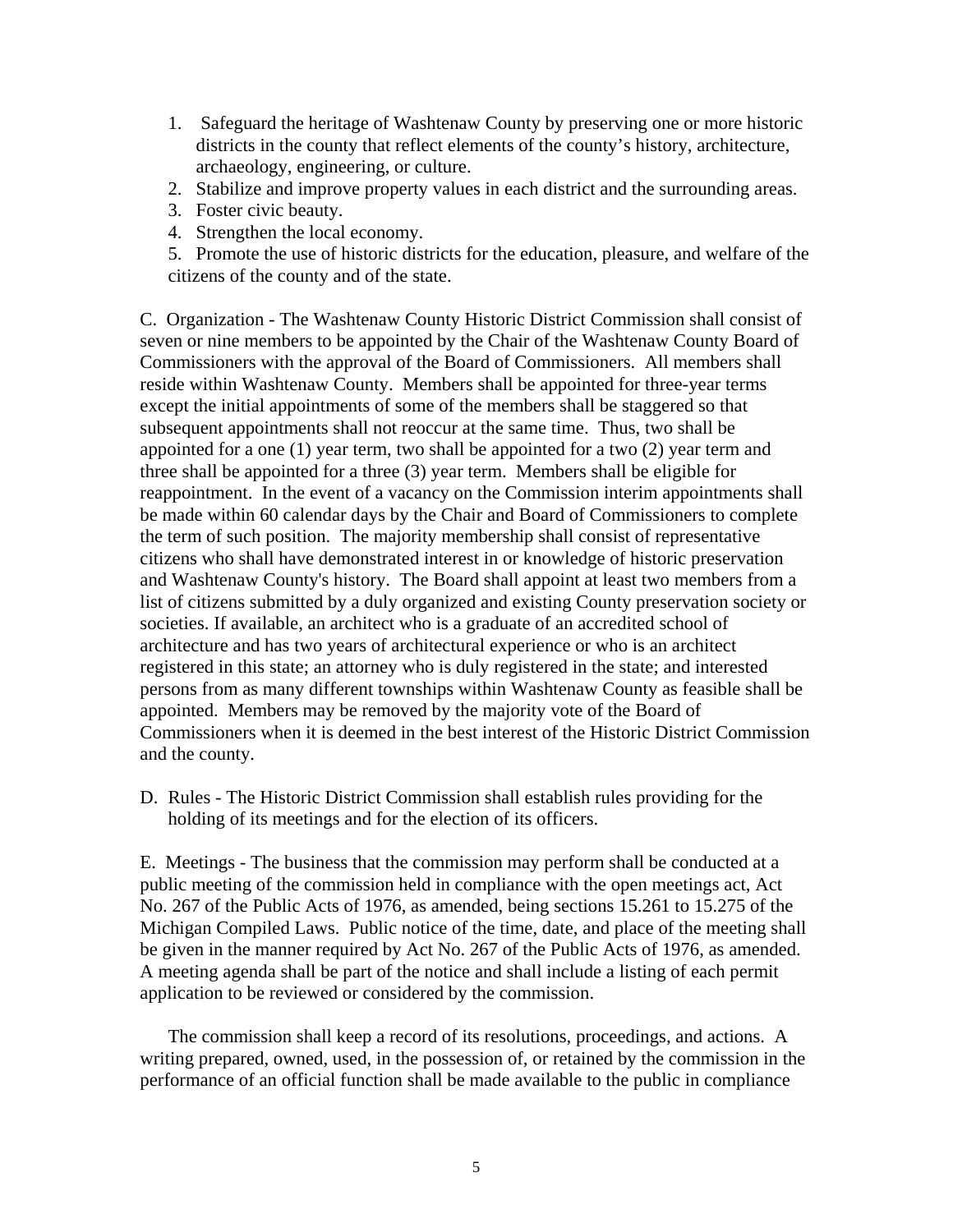with the freedom of information act, Act. No. 442 of the Public Acts of 1976, as amended, being sections 15.231 to 15.246 of the Michigan Compiled Laws.

F. Functions and Duties - The Washtenaw County Historic District Commission shall carry out the following functions in accordance with its mission to safeguard the heritage of Washtenaw County, and perform the following duties:

- 1. It shall have those duties and powers set forth in Sections 3, 4, and 5 concerning construction, alteration, repair, moving, purchase, maintenance or demolition within a historic district.
- 2. It shall have those duties and powers set forth below in Section 10 concerning the coordination of plans of cities, villages, and townships and its own historic plans.
- 3. It shall encourage and cooperate with civic and fraternal groups and other organizations in promoting Washtenaw County's history, heritage, traditions, and customs through participation in public historical activities, patriotic celebrations or other special events.
- 4. As long as the proposed activity meets the purposes set forth in this ordinance, it shall encourage and cooperate with merchants, banks, utilities, and other commercial enterprises in the use of local historical material in their advertising and sales promotion using the Commission's collections, knowledge and skill.
- 5. It shall encourage and cooperate with local organizations in the use of historical materials in promoting the welfare of Washtenaw County.
- 6. It shall work with local, county, state or national groups, organizations, agencies, individuals, or units of government in the selection, marking, and/or acquisition of historic structures, sites, districts, objects or items as well as the acquisition, preservation and display of historical material.
- 7. It shall represent or serve as a liaison between the Board of Commissioners and other organizations interested in the history of Washtenaw County.
- 8. It shall act in a management, administrative, advisory, research, or service capacity for the Board of Commissioners in historical matters subject to the instructions of the Board of Commissioners.
- 9. It shall advise the Board of Commissioners regarding the acceptance by the County of gifts of property both new and having historical significance and cooperate in the receipt of such property, funds, and bequests. It will assist with the sale of such resources, attaching protective covenants, if necessary.
- 10. It shall carry out such special assignments on historical matters as the Board of Commissioners may direct from time to time including the solicitation of grants and bequests for historical purposes by any and all appropriate available means.
- 11. It shall not obligate itself or the County in any financial undertaking unless provided with the budget funds for such obligation or unless first authorized by the Board of Commissioners, though it may cooperate with the various other local foundations and societies on the appropriate use, application or expenditure of other society or foundation funds or assets.
- 12. It shall have the authority subject to the approval of the Board of Commissioners to support the establishment of a Washtenaw County Historical Museum.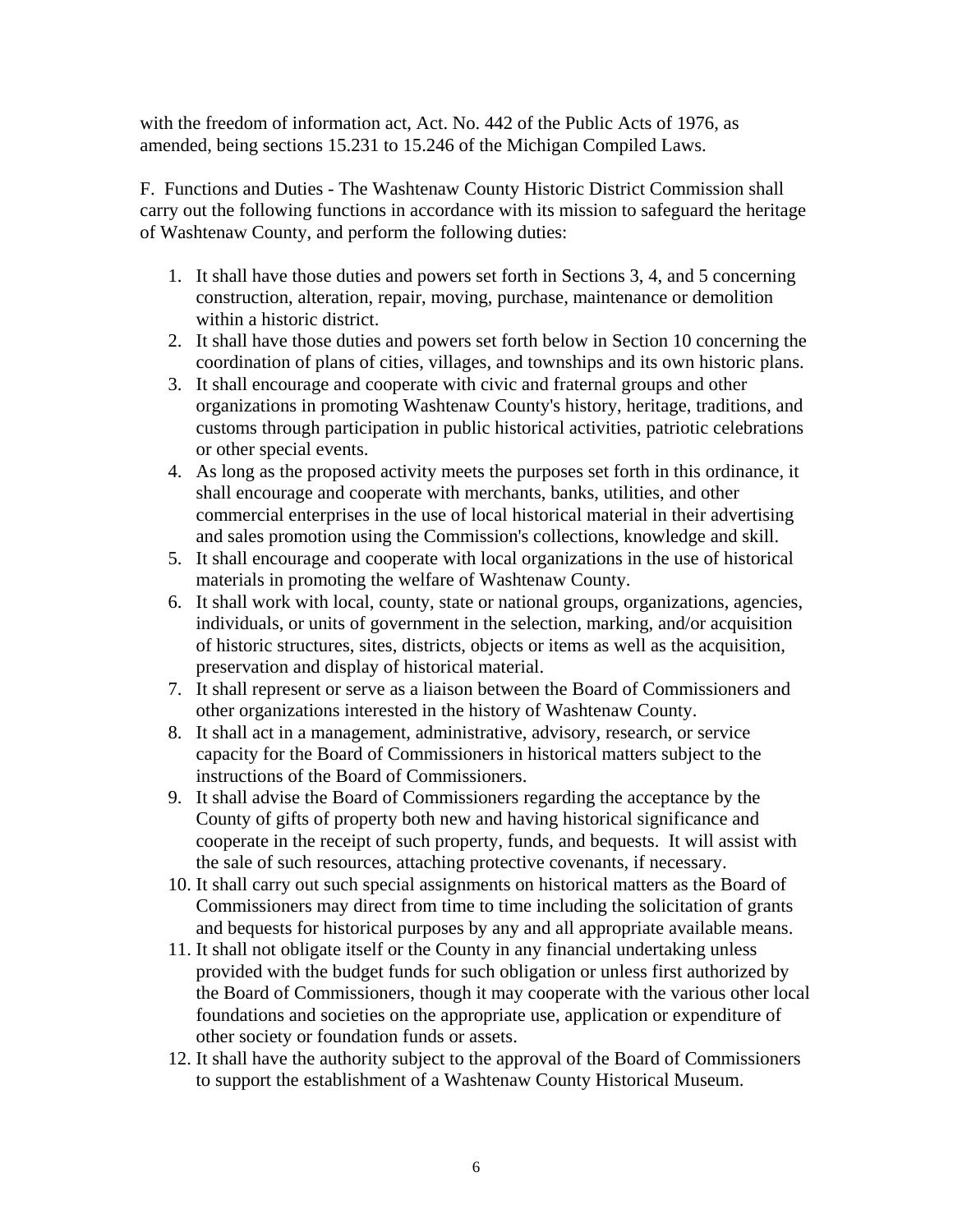- 13. It shall report annually and as requested to the Board of Commissioners on its activities and the results. The annual report shall be created with promotion and education in mind.
- 14. One or more members may serve on or be members of any historic district study committee created pursuant to Section 3 of this ordinance. To avoid any conflict of interest, the commissioners shall act in an advisory capacity to the study committee.
- 15. It shall advise the Board of Commissioners regarding the possibility of issuing revenue bonds pursuant to Act No. 94 of the Public Acts of 1933, as amended.

## SECTION 3 ESTABLISHMENT, MODIFICATION, AND ELIMINATION OF HISTORIC DISTRICTS

A. The Washtenaw County Historic District Commission may, by ordinance and in cities, villages or townships where there is a contract explicitly addressing the Washtenaw County Historic District Commission's jurisdictional authority within that governmental entity, establish one or more historic districts. The County Historic District Commission pursuant to section 4 shall administer the historic districts.

B. Before such establishment the Board of Commissioners shall appoint an historic district study committee. The committee shall contain a majority of persons who have a clearly demonstrated interest in or knowledge of historic preservation, and shall contain representation from one or more duly organized local historic preservation organizations.

C. The Committee shall:

- (1) Conduct a photographic inventory of resources within each proposed historic district following procedures established or approved by the bureau.
- (2) Conduct basic research of each proposed historic district and the historic resources located within that district.
- (3) Determine the total number of historic and non-historic resources within a proposed historic district and the percentage of historic resources of that total. In evaluating the significance of historic resources, the committee shall be guided by the selection criteria for evaluation issued by the United Sates secretary of the interior for inclusion of resources in the National Register of Historic Places, as set forth in 36 C. F. R. part 60, and criteria established or approved by the bureau, if any.
- (4) Prepare a preliminary historic district study committee report that addresses at a minimum all of the following:
	- (i) The charge of the committee.
	- (ii) The composition of the committee membership.
	- (iii) The historic district or districts studied.
	- (iv) The boundaries for each proposed historic district in writing and on maps.
	- (v) The history of each proposed historic district.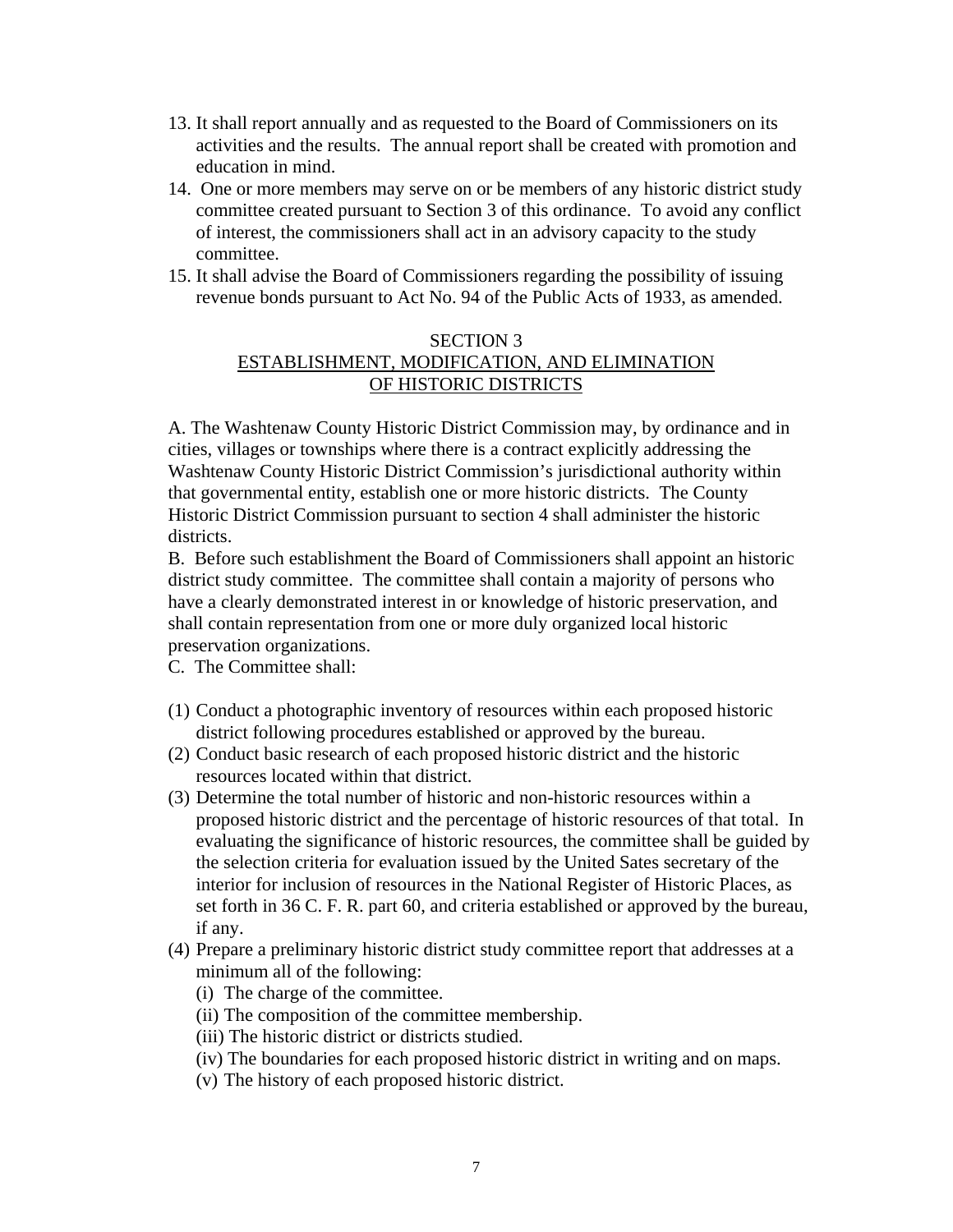- (vi) The significance of each district as a whole, as well as a sufficient number of its individual resources to fully represent the variety of resources found within the district, relative to the evaluation criteria.
- (5) Transmit copies of the preliminary report for review and recommendations to the Washtenaw County Historic District Commission, the Washtenaw County Parks and Recreation Commission, Michigan Historical Commission, State Historic Preservation Review Board and the SHPO.
- (6) Make copies of the preliminary report available to the public pursuant to subsection F on the next page.
- D. Not less than sixty (60) calendar days after the transmittal of the preliminary report, the committee shall hold a public hearing in compliance with Act No. 267 of the Public Acts of 1976, as amended, being sections 15.261 to 15.275 of the Michigan Compiled Laws. Public notice of the time, date, and place of the hearing shall be given in the manner required by Act No. 267 of the Public Acts of 1976, as amended. Written notice shall be mailed by first-class mail not less that 14 calendar days before the hearing to the owners of properties within the proposed historic district, as listed on the tax rolls of the local unit.
- E. After the date of the public hearing, the committee and the County Board of Commissioners shall have not more than one year, unless otherwise authorized by the County Board of Commissioners, to take the following actions:
	- (1) The Committee shall prepare and submit a final report with its recommendations and those of the Washtenaw County Historic District Commission to the Washtenaw County Board of Commissioners. If the recommendation is to establish a historic district or districts, the final report shall include a draft of a proposed ordinance or ordinances.
	- (2) After receiving a final report that recommends the establishment of a historic district or districts, the County Board of Commissioners, at its discretion, may introduce and pass or reject an ordinance or ordinances. If the County passes an ordinance or ordinances establishing one or more historic districts, the County shall file a copy of that ordinance or those ordinances, including a legal description of the property or properties located within the historic district or districts, with the register of deeds. The County shall not pass an ordinance establishing a contiguous historic district less than 60 days after a majority of the property owners within the proposed historic district, as listed on the tax rolls of the local unit, have approved the establishment of the historic district pursuant to a written petition.

F. A writing prepared, owned, used, in the possession of, or retained by a committee in the performance of an official function shall be made available to the public in compliance with Act No. 442 of the Public Acts of 1976, as amended, being sections 15.231 to 15.246 of the Michigan Compiled Laws.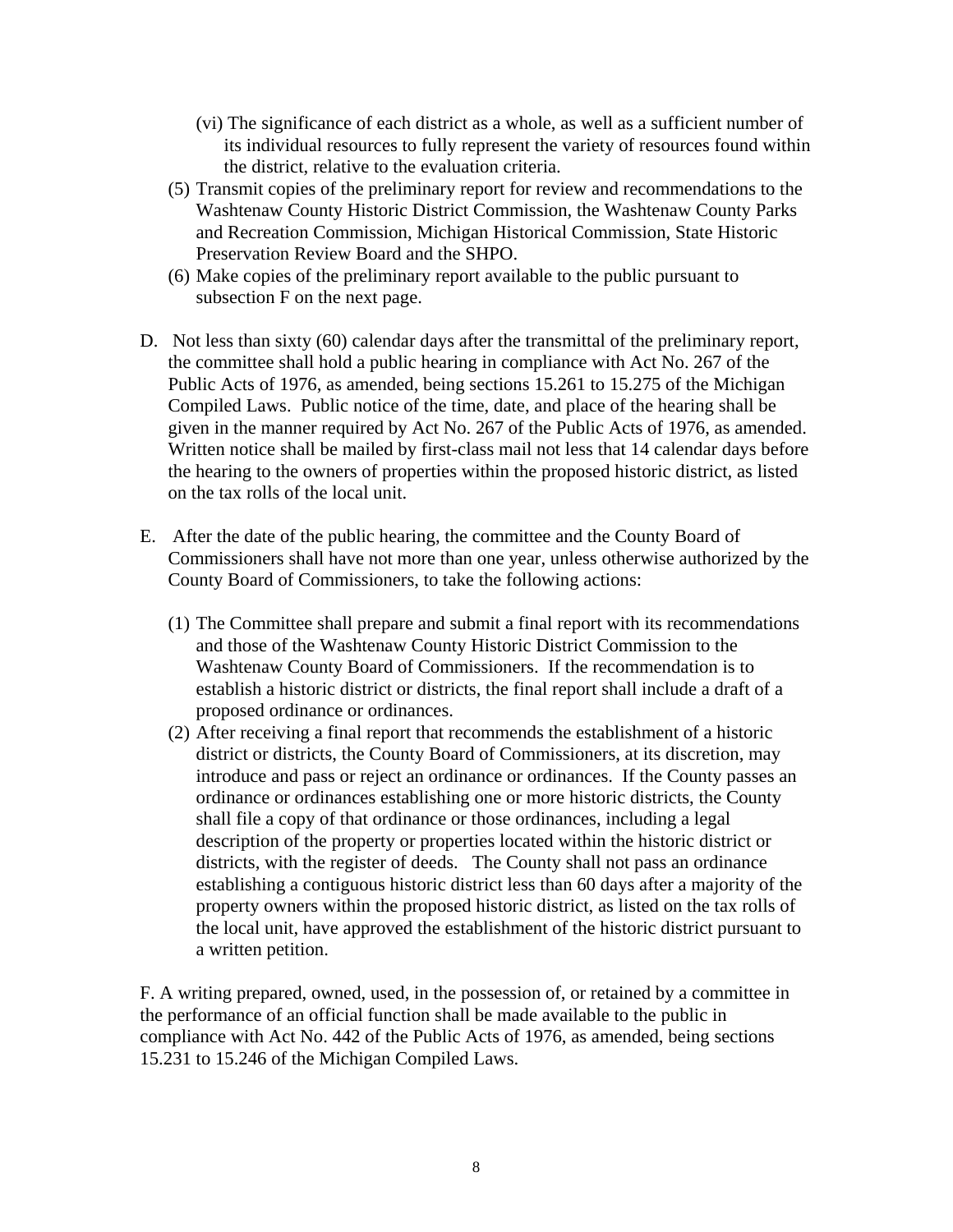G. The Commission may at any time establish by ordinance additional historic districts, including proposed districts previously considered and rejected, may modify boundaries of an existing historic district or may eliminate an existing historic district. Before establishing, modifying, or eliminating a historic district, a historic district study committee appointed by the Board of Commissioners shall, except as provided in Section 3, subsection H, comply with the procedures set forth above and shall consider any previously written committee reports pertinent to the proposed action. To conduct these activities, the Board of Commissioners may retain the initial committee, establish a standing committee, or establish a committee to consider only specific proposed districts and then be dissolved.

H. If considering elimination of a historic district, a committee shall follow the procedures set forth in this section for issuing a preliminary report, holding a public hearing, and issuing a final report but with the intent of showing one or more of the following:

- (1) The historic district has lost those physical characteristics that enabled establishment of the district.
- (2) The historic district was not significant in the way previously defined.
- (3) The historic district was established pursuant to defective procedures.

I. Upon receipt of substantial evidence showing the presence of historic, architectural, archaeological, engineering, or cultural significance of a proposed historic district, the County Board of Commissioners may, at its discretion, adopt a resolution requiring that all applications for permits within the proposed historic district be referred to the commission as prescribed in sections 4 and 5. The commission shall review permit applications with the same powers that would apply if the proposed historic district was an established historic district. The review may continue in the proposed historic district for not more than one year, or until such time as the County Board of Commissioners approves or rejects the establishment of the historic district by ordinance, whichever comes first.

J. If the County Board of Commissioners determines that pending work will cause irreparable harm to resources located within an established historic district or a proposed historic district, the County Board of Commissioners may by resolution declare an emergency moratorium of all such work for a period not to exceed six months. The Board may extend the emergency moratorium for an additional period not to exceed six months upon finding that the threat of irreparable harm to resources is still present. Any pending permit application concerning a resource subject to an emergency moratorium may be summarily denied.

#### SECTION 4

#### HISTORIC DISTRICT COMMISSION REVIEW

A. Before any work requiring a permit that effects the exterior appearance of a resource is made within a historic district, the person, individual, partnership, firm, corporation, organization, institution, or agency of government proposing to do that work shall file an application for a permit with the inspector of buildings of the local unit of government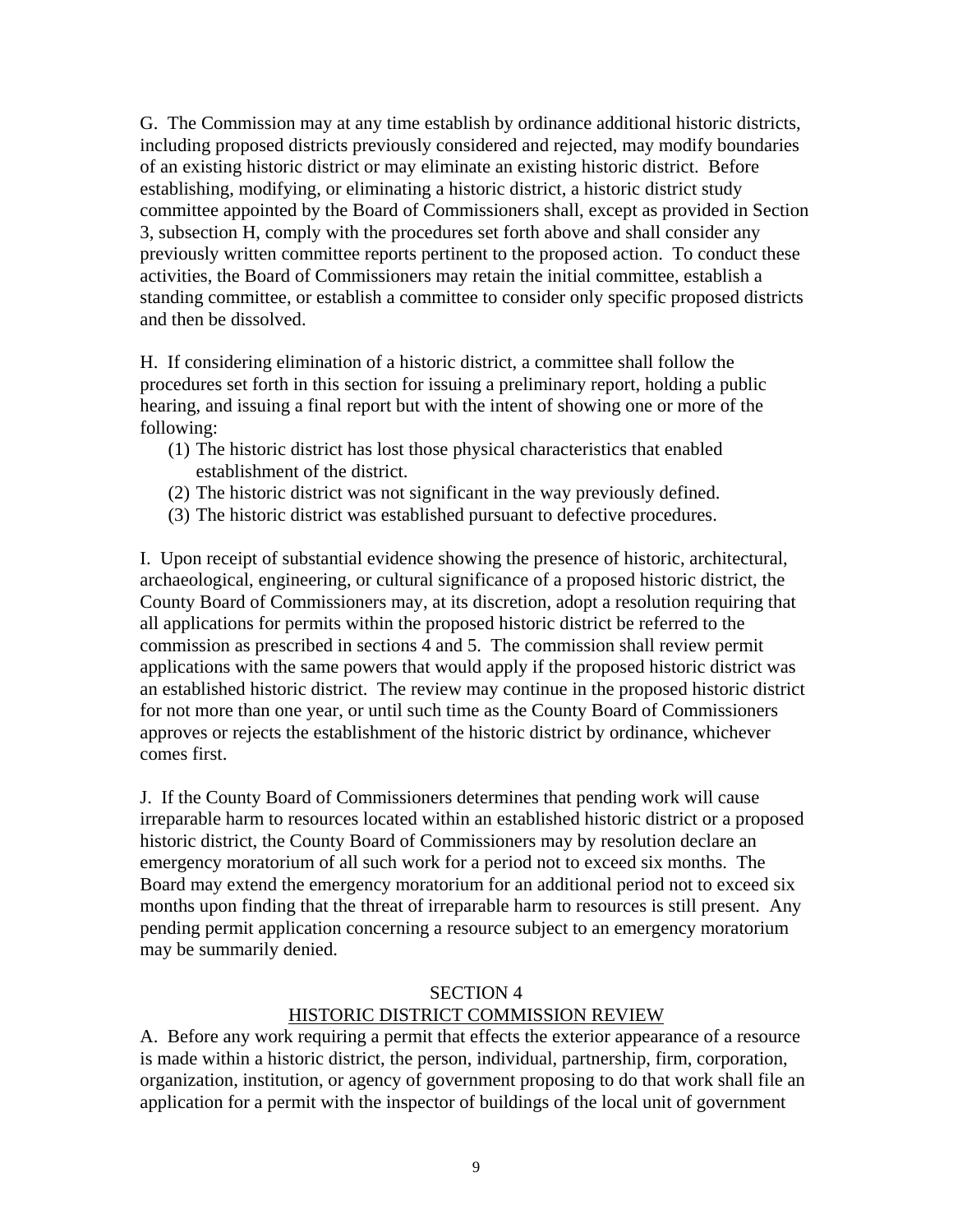(township) or other duly delegated authority. If the inspector of buildings or other authority receives the application, the application shall be immediately referred together with all required supporting materials including but not limited to architectural drawings, site plans, specifications, samples of proposed materials to be used, informational brochures, proposed work schedule, and name of architect and contractors to be used to the Washtenaw County Historic District Commission via fax or mail. A permit shall not be issued and proposed work shall not proceed until the commission has acted on the application by issuing a certificate of appropriateness or a notice to proceed as prescribed in this ordinance.

B. In reviewing plans the Commission shall follow the U. S. secretary of the interior's standards for rehabilitation and guidelines for rehabilitating historic buildings, as set forth in 36 C. F. R. part 67. Design review standards and guidelines that address special design characteristics of historic districts administered by the commission may be followed if they are equivalent in guidance to the secretary of interior's standards and guidelines and are established or approved by the SHPO. The commission shall also consider all of the following:

- 1. The historical and/or architectural value and significance of the resource and its relationship to the historical value of the surrounding area.
- 2. The relationship of any architectural features of such resource to the rest of the resource and to the surrounding area.
- 3. The general compatibility of exterior design, arrangement, texture, and materials proposed to be used.
- 4. Any other factor, such as aesthetic value, that the commission finds relevant.

C. The Commission shall review and act only upon exterior features of a resource and shall not review and act upon interior arrangements unless specifically authorized to do so by the local legislative body or unless interior work will cause visible change to the exterior of the resource. The Commission shall disapprove applications only on the basis of the considerations set forth in the previous paragraph.

D. If an application for work affecting the exterior appearance of a resource which the commission deems so valuable to the county, state, or nation that the loss thereof will adversely affect the public purpose of the county, state, or nation the Commission shall endeavor to work out with the owner of the resource an economically feasible plan for preservation of the resource.

E. Work within a historic district shall be permitted through the issuance of a notice to proceed by the commission if any of the following conditions prevail and if the proposed work can be demonstrated by a finding of the commission to be necessary to substantially improve or correct any of the following conditions: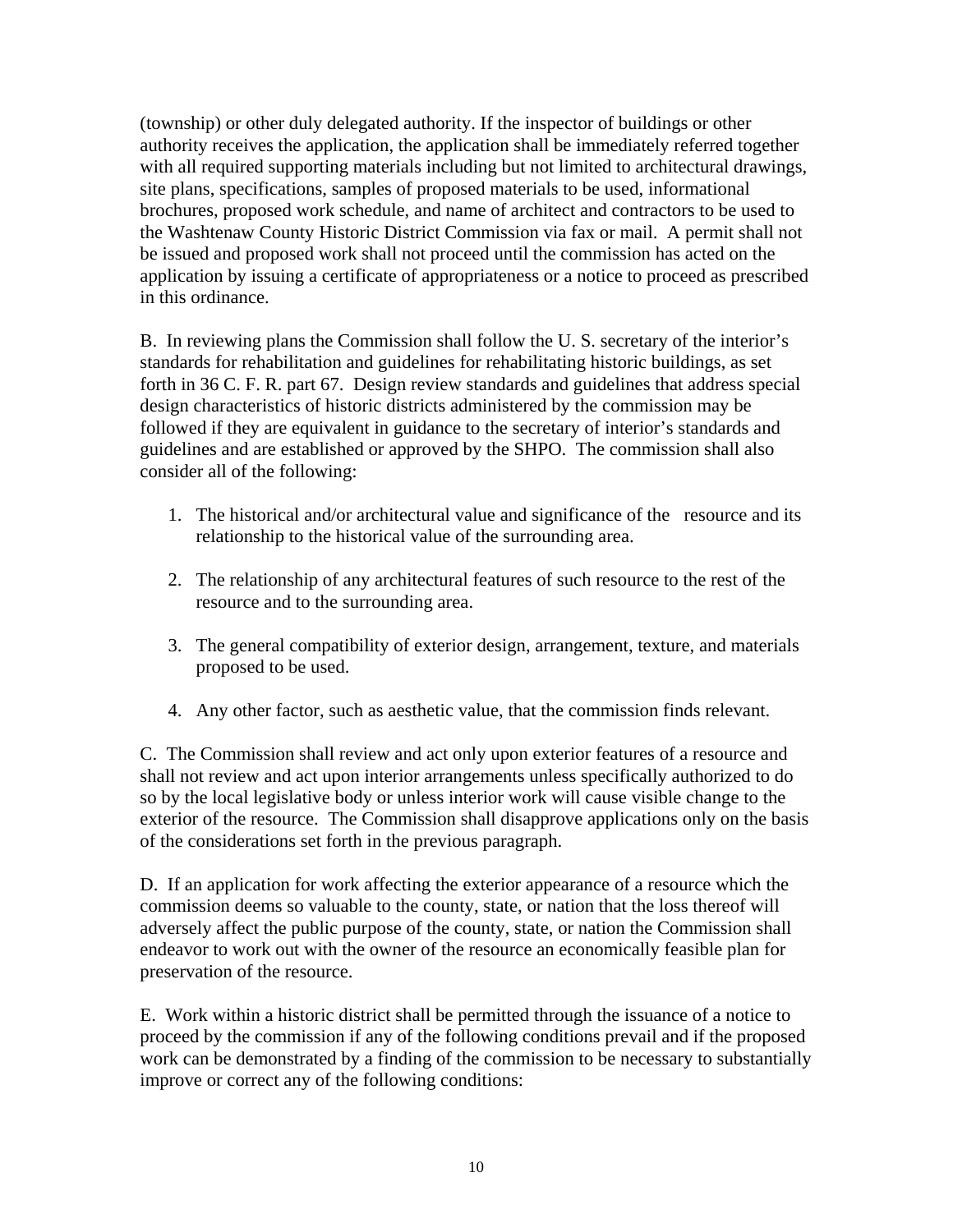- 1. The resource constitutes a hazard to the safety of the public or to the structure's occupants.
- 2. The resource is a deterrent to a major improvement program that will be of substantial benefit to the community and the applicant proposing the work has obtained all necessary planning and zoning approvals, financing, and environmental clearances.
- 3. Retention of the resource will cause undue financial hardship to the owner when a governmental action, an act of God, or other events beyond the owner's control created the hardship, and all feasible alternatives to eliminate the financial hardship, which may include offering the resource for sale at its fair market value or moving the resource to a vacant site within the historic district, have been attempted and exhausted by the owner.
- 4. Retention of the resource is not in the interest of the majority of the community as determined by the Commission and such structure may be given appropriate preservation in terms of photographic, pictorial, item removal, written or other means of limited or special preservation.

F. The commission shall adopt its own rules of procedure and shall adopt design review standards and guidelines for resource treatment to carry out its duties under this act.

G. The commission may delegate the issuance of certificates of appropriateness for specified minor classes of work to its staff, to the inspector of buildings, or to another delegated authority. The commission shall provide to the delegated authority specific written standards for issuing certificates of appropriateness under this subsection. On at least a quarterly basis, the commission shall review the certificates of appropriateness, if any, issued for work by its staff, the inspector, or another authority to determine whether or not the delegated responsibilities should be continued.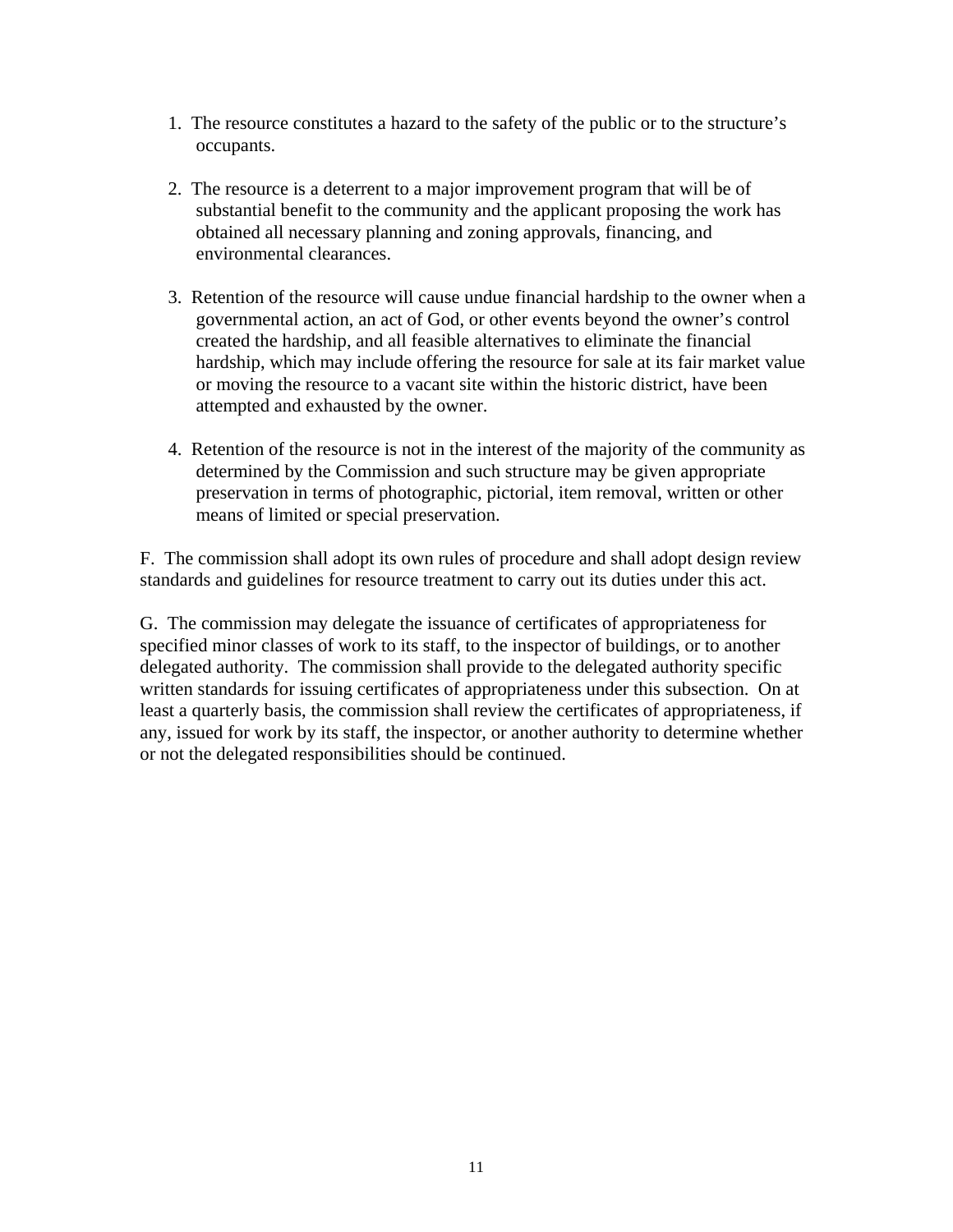#### SECTION 5 HISTORIC DISTRICT COMMISSION DETERMINATION

A. The Commission shall file certificates of appropriateness, notices to proceed, and denials of applications for permits with the local inspector of buildings or other duly delegated authorities. A permit shall not be issued until the commission has acted as prescribed by this act. If a permit application is denied, the decision shall be binding on the inspector or other authority. A denial shall be accompanied with a written explanation by the commission of the reasons for denial and, if appropriate, a notice that an application may be resubmitted for commission review when suggested changes have been made. The denial shall also include notification of the applicant's rights of appeal to the state historic preservation review board and to the circuit court. The failure of the commission to act within sixty (60) calendar days after the date a complete application is filed, unless the applicant and the Commission agree upon an extension in writing, shall be considered to constitute approval.

B. Local public officials and employees shall provide information and records to study committees, standing committees, and the commission, and shall meet with those bodies upon request to assist with their activities.

C. When work has been done upon a resource without a permit, and the commission finds that the work does not qualify for a certificate of appropriateness, the commission may require an owner to restore the resource to the condition the resource was in before the inappropriate work or to modify the work so that it qualifies for a certificate of appropriateness. If the owner does not comply with the restoration or modification requirement within a reasonable time, the commission may seek an order from the circuit court to require the owner to restore the resource to its former condition or to modify the work so that it qualifies for a certificate of appropriateness. If the owner does not comply or cannot comply with the order of the court, the commission or its agents may enter the property and conduct work necessary to restore the resource to its former condition or modify the work so that it qualifies for certificate of appropriateness in accordance with the court's order. The costs of the work shall be charged to the owner, and may be levied by the local unit as a special assessment against the property. When acting pursuant to an order of the circuit court, a commission or its agents may enter a property for purposes of this section.

D. An applicant aggrieved by a decision of the commission concerning a permit application shall file an appeal with the state historic preservation review board of the Michigan historical commission within the department of state pursuant to Section 9 of this ordinance.

## SECTION 6 ACQUISITION OF PROPERTY

If all efforts by the Historic District Commission to preserve a resource fail, or if it is determined by the County Board of Commissioners and the local legislative body that public ownership is most suitable, the Board of Commissioners, if considered to be in the public interest, may acquire the resource using public funds, public or private gifts,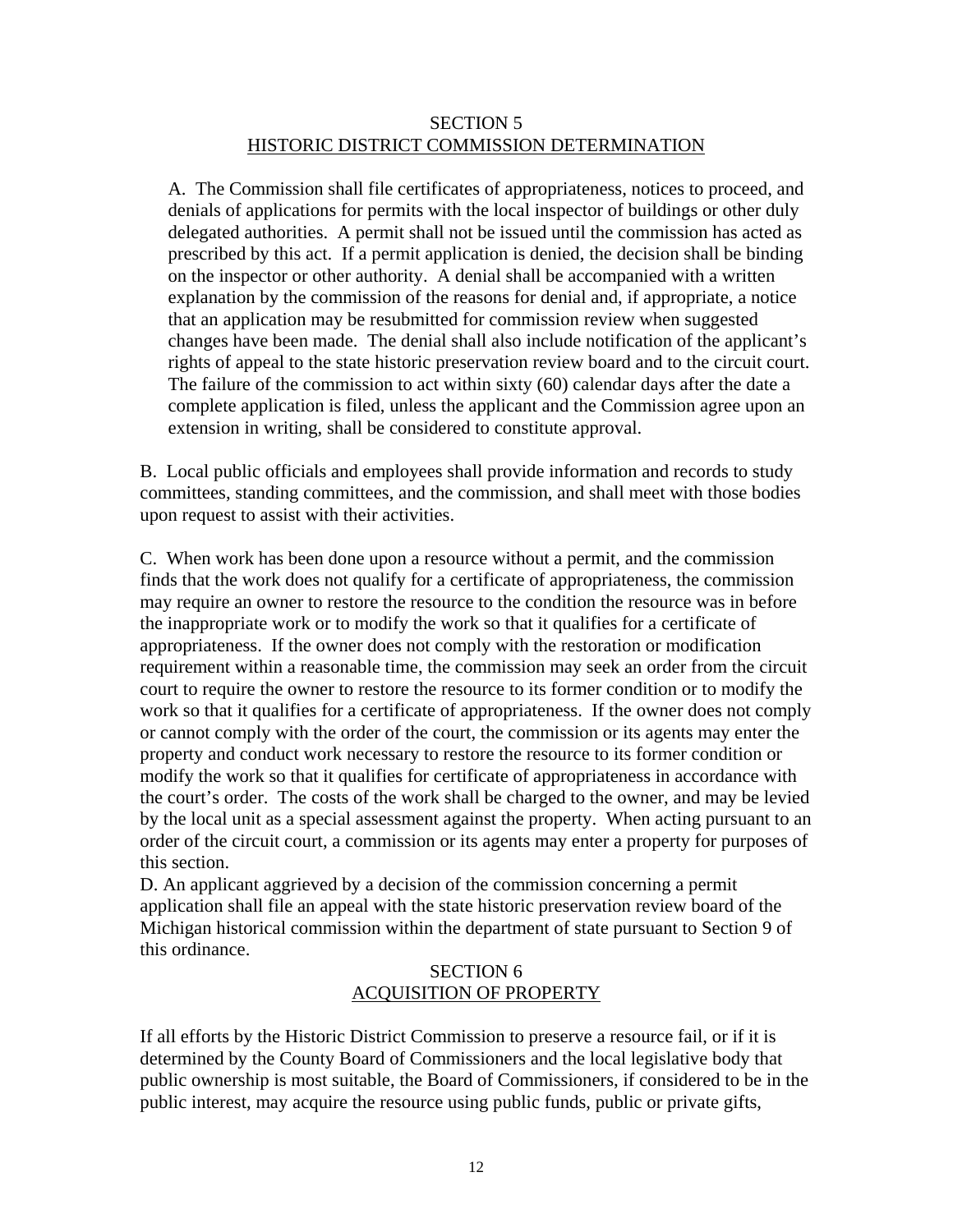grants, or proceeds from the issuance of revenue bonds. Such acquisition shall be based upon the recommendation of the Historic District Commission or standing committee. The Historic District Commission or standing committee is responsible for maintaining publicly owned resources using its own funds, if not specifically earmarked for other purposes, or public funds committed for that use by the Board of Commissioners. Cooperative programs of purchase ownership and management in the public interest may also be worked out with other local commissions and societies. Upon recommendation of the commission or standing committee, the local unit may sell resources acquired under this section with protective easements included in the property transfer documents, if appropriate.

#### SECTION 7 ORDINARY MAINTENANCE

Nothing in this act shall be construed to prevent ordinary maintenance or repair of a resource within a historic district, or to prevent work under a permit issued by the inspector of buildings or other duly delegated authority before the ordinance was enacted.

#### SECTION 8 NEGLECT OF MAINTENANCE

- A. No person shall permit a resource under his or her ownership or control within an historic district to deteriorate resulting in any of the following conditions that constitute demolition by neglect:
	- 1. A deterioration of exterior walls or other vertical supports.
	- 2. A deterioration of roofs or other horizontal members.
	- 3. A deterioration of exterior chimneys.
	- 4. The deterioration or crumbling of exterior plaster or mortar.
	- 5. The ineffective weatherproofing of exterior walls, roofs and foundations including broken windows or doors.
	- 6. A deterioration of any exterior architectural feature so as to create or permit the creation of a hazardous or unsafe condition or conditions which in the judgment of the Commission produces a detrimental effect upon the character of the district as a whole and the life and character of the landmark in question.
- B. The Historic District Commission on its own initiative may file a petition with the local building inspector requesting that said office proceed to require correction of defects or repairs of any such structure covered by this article so that such structure may be preserved and protected in consonance with the purpose of this ordinance.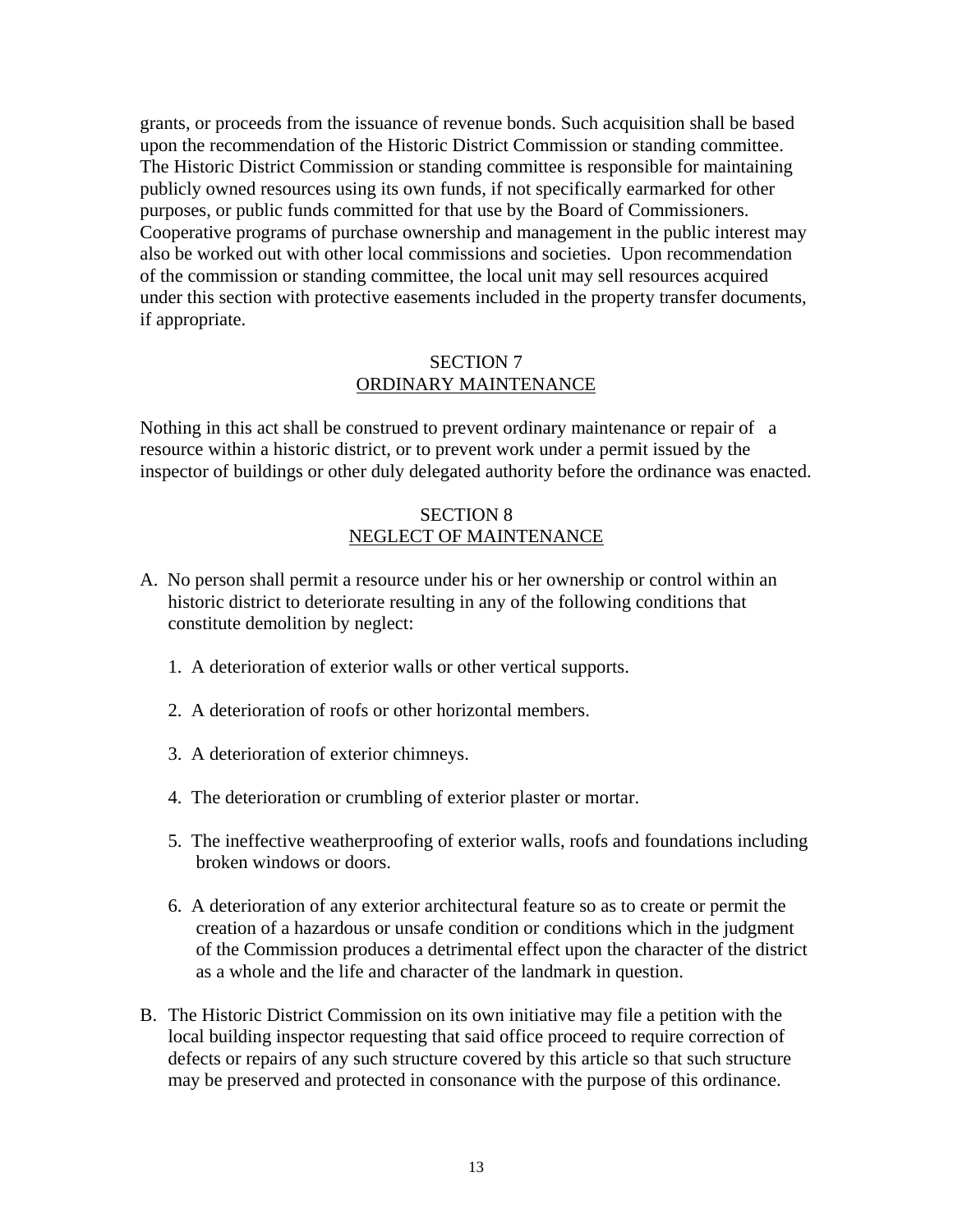- C. Upon a finding by a commission that a historic resource within a historic district or a proposed historic district subject to its review and approval is threatened with demolition by neglect, the commission may do the following:
	- 1. Require the owner of the resource to repair all conditions contributing to demolition by neglect.
	- 2. If the owner does not make repairs within a reasonable time, the commission or its agents may enter the property and make such repairs as are necessary to prevent demolition by neglect. The costs of the work shall be charged to the owner, and may be levied by the local unit as a special assessment against the property. The commission or its agents may enter the property for purposes of this section upon obtaining an order from the circuit court.
	- 3. Seek a court order from the circuit court compelling the property owner to remove those causes threatening the historic resource with demolition by neglect.

#### SECTION 9

## APPEAL

Any citizen or duly organized historic preservation organization in the County, as well as resource property owners, jointly or severally aggrieved by a decision of the Historic District Commission may appeal the decision to the circuit court except that a permit applicant aggrieved by a decision rendered under section 4 may not appeal to the court without first exhausting the right to appeal to the state historic preservation review board. The appeal shall be filed within 60 calendar days after the decision is furnished to the applicant. The appellant may submit all or part of the appellant's evidence and arguments in written form. A permit applicant aggrieved by the decision of the state historic preservation review board may appeal the decision to the circuit court having jurisdiction over the historic district commission whose decision was appealed to the state historic preservation review board.

#### SECTION 10

## COORDINATION BY THE WASHTENAW COUNTY HISTORIC DISTRICT

The jurisdiction of the Washtenaw County Historic District Commission shall be the same as that provided in Act No. 183 of the Public Acts of 1943, as amended, being sections 125.201 to 125.232 of the Michigan Compiled Laws, or as otherwise provided by contract entered into between the County and a city, village, or township. The Commission shall maintain coordination between it and township and municipal historic district commissions. The overall historic preservation plans of cities, villages, and townships shall be submitted to the county historic district commission for review, and county plans submitted to cities, villages, and townships having historic district commissions. Day-to-day activities of local commissions shall not be reviewed unless the activities affect resources of importance to another commission, or those plans have other than strictly local significance.

#### SECTION 11 ACCEPTANCE OF FUNDS

The County Board of Commissioners may accept state or federal grants for historic preservation purposes, and may participate in state and federal programs that benefit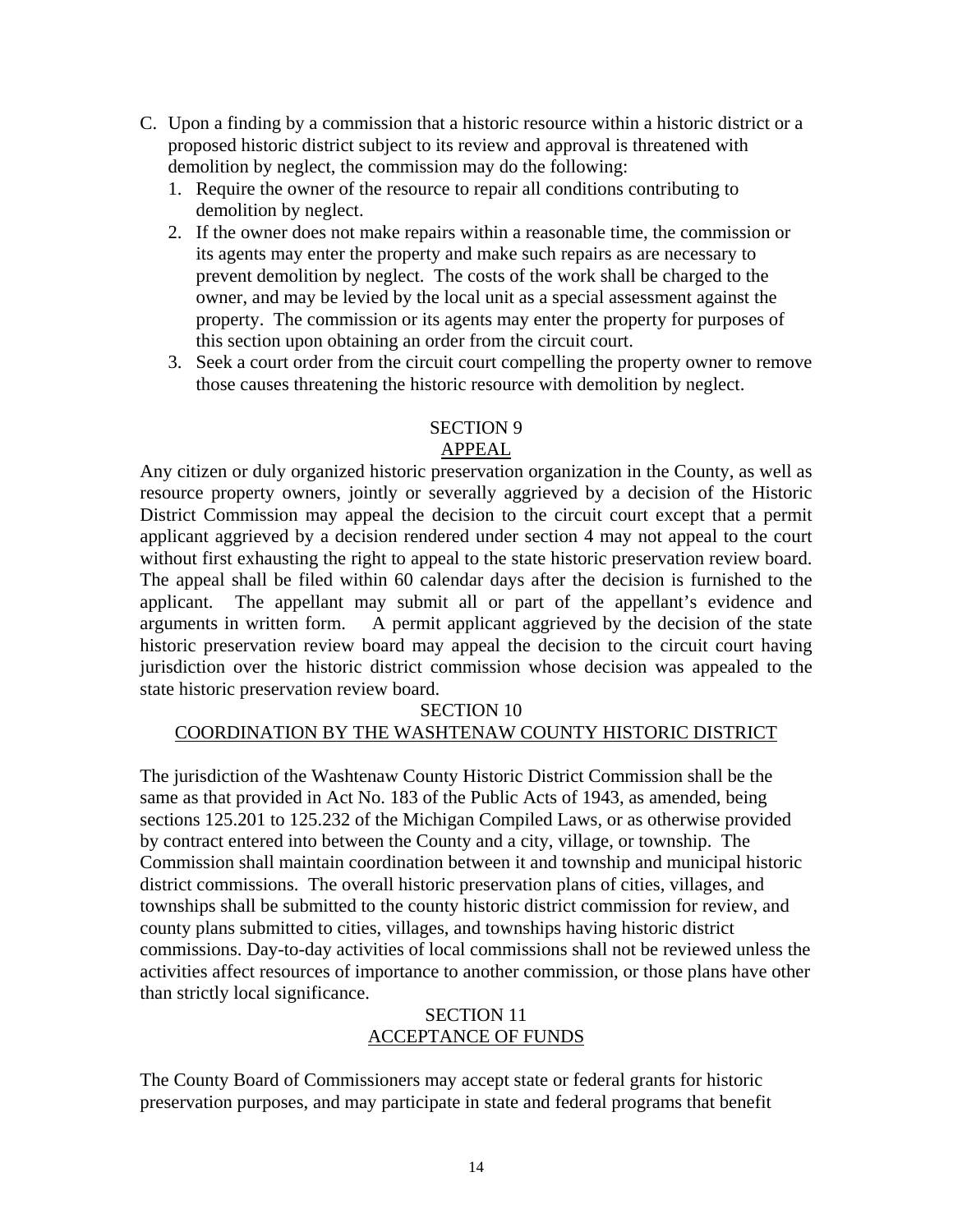historic preservation, and may accept public or private gifts for historic preservation purposes. The legislative body may make the historic district commission, a standing committee, or other agency its duly appointed agent to accept and administer grants, gifts and program responsibilities.

#### SECTION 12 BUDGET

There may be appropriated in the annual county budget a sum of money which may be expended by the Historic District Study Committee and the Historic District Commission for and in connection with:

- A. The preparation of surveys of buildings and structures in districts in Washtenaw County.
	- 1. The acquisition and/or restoration of buildings or structures of historical or architectural significance.
	- 2. Subject to the approval of the Board of Commissioners an incentive improvement program under which the Commission may contract with the owner or lessee of the designated historic building or structure or designated historic cultural site to reimburse such owner or lessee some predetermined portion of the cost incurred by him in the reconstruction, construction, addition, moving, excavation, alteration, removal, preservation, maintenance, repairs or painting, of an exterior or designated interior feature and furtherance of the purposes of this ordinance as determined by the Commission. In any and all cases the Commission shall have the absolute right to determine the actual cost of such work the proportion or amount to be reimbursed out of appropriated funds.
	- 3. To provide funds for the operation of a county historical museum.
	- 4. To provide funds for special studies.
	- 5. To provide funds for staff or consultants to do necessary work of the Commission.

#### SECTION 13 REVENUE BONDS

The Washtenaw County Board of Commissioners may issue revenue bonds pursuant to Act No. 94 of the Public Acts of 1933, as amended, for carrying out the functions of the historical commission.

#### SECTION 14 REPEAL OF CONFLICTING ORDINANCES

All ordinances or parts of ordinances conflicting with the provision of this ordinance of Washtenaw County are hereby repealed.